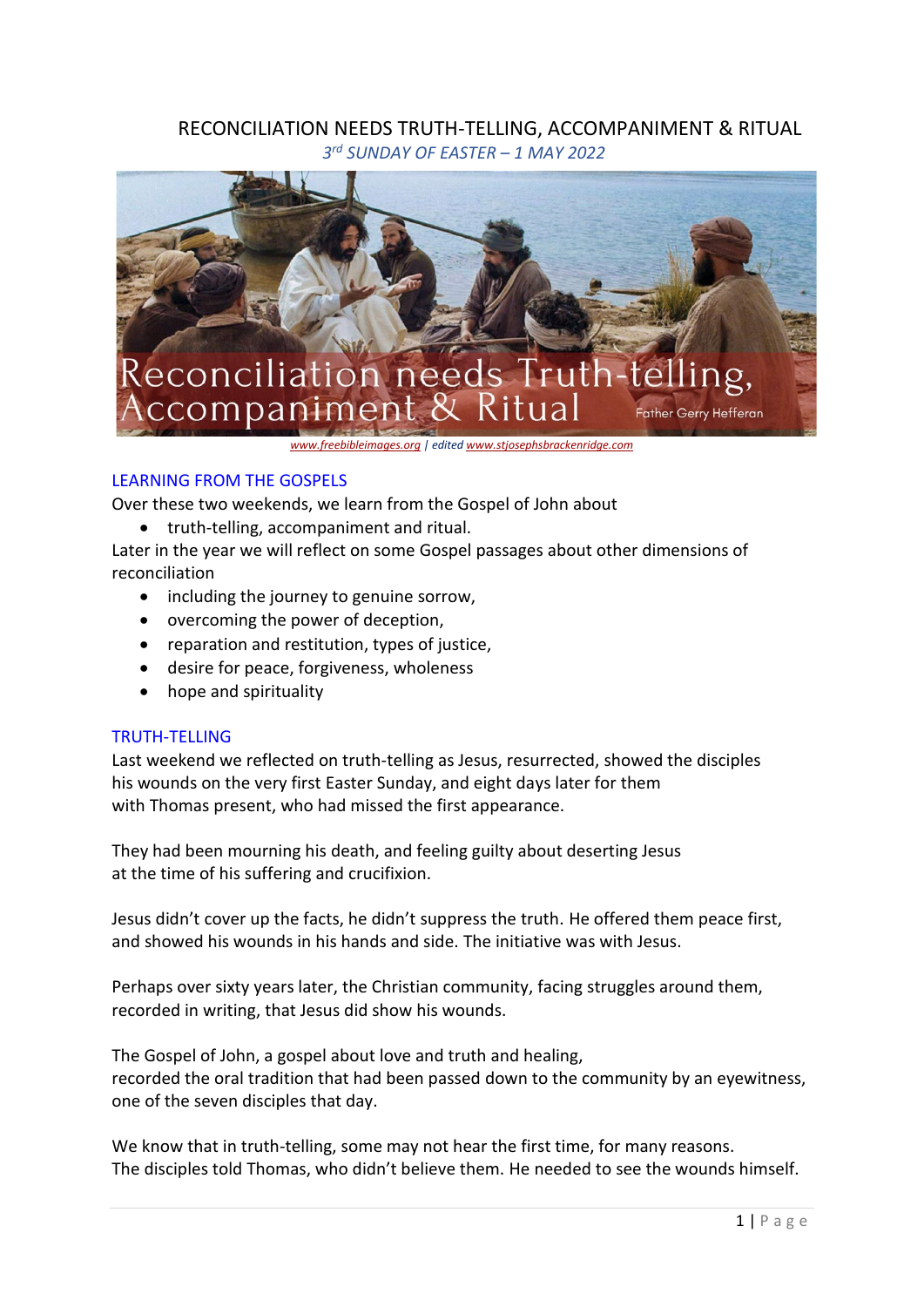For some people want to see the proof, and others will trust the testimony of honest people.

At his appearance, Jesus said to the disciples:

*"Jesus said to them again, 'Peace be with you. As the Father has sent me, so I send you.'" Has the trauma been healed, because Jesus commissioned the disciples?*

NO – the trauma and guilt were so deep within them, that Jesus took the initiative once more.

We know ourselves that it takes time to heal.

## ACCOMPANIMENT HAS MANY DIMENSIONS

Accompanying someone or a group of people in the search for truth, or in the search for truth and reconciliation, has many dimensions. Australia has not committed to a truth and reconciliation process. The State of Victoria has begun one. Internationally there have been many countries who have been on a reconciliation journey. And there are many other countries that still try to hide the wounds.

We might be a parent, or a carer, or a friend, who is accompanying someone in the search for truth and healing. We might be the one being accompanied.

In today's Gospel passage, we focus on

- accompanying or journeying with people in their deep need for healing
- ritual in healing such trauma

## GOSPEL OF JOHN 21:1-19

## ACCOMPANYING IN HOSPITALITY

Instead of fulfilling their mission, seven returned to Galilee. They returned to the familiar, seeking security. Seeking safety, away from the memories of Jerusalem.

Seven of them, including their leader, Peter, went fishing.

Jesus appeared on the shore, to accompany them in their pain and in their healing. He spoke to them, but in their pain, they did not recognise him.

He affectionately called them children. They followed his suggestion to cast their nets on the right side of the boat, and filled their net with fish. Finally, they recognised Jesus. They came ashore and saw *"a charcoal fire there, with fish on it, and bread."*

Jesus responded to their needs by offering them hospitality.

And he gently invited a contribution by them to the meal by saying

*'Bring some of the fish that you have just caught.'*

Simon Peter, their leader, *"went aboard and hauled the net ashore"* and Jesus served them.

## RECONCILIATION RITUAL

Throughout this encounter of hospitality, Jesus discerned the feelings and thoughts of Simon Peter and his role among the disciples as leader.

He chose to lead Simon Peter in a reconciliation ritual that was indeed challenging.